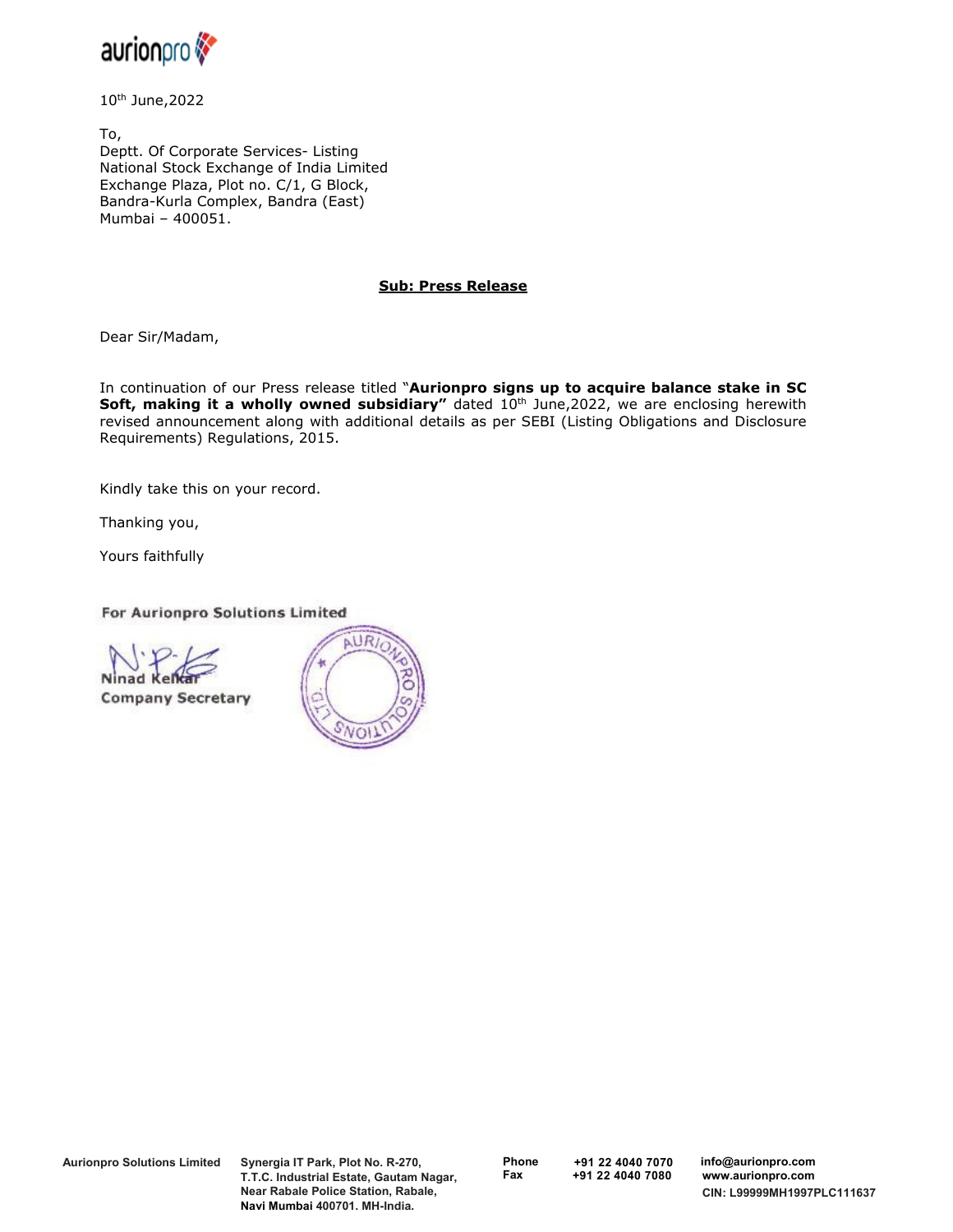

## **Aurionpro signs up to acquire balance stake in SC Soft, making it a wholly owned subsidiary**

Aurionpro is happy to announce increase in its stake in SC Soft Pte Ltd (SC Soft) upto 90% with a commitment to complete acquisition of balance 10% by December 31, 2022. This increase in stake enables complete management control and integration of SC Soft with Aurionpro. The deal, for the balance 49% stake, is valued at US\$ 4.99 Million (approximately INR 38 Crores). Further, Aurionpro has also invested INR 9 Crores in Aurionpro Toshi Automatic Systems Pvt Ltd. (ATASPL) and will complete acquisition of 51% stake therein by the end of this month. All these acquisitions will be funded through internal accruals.

**Mr. Sanjay Bali - President**, Aurionpro on the acquisition said that *the market for AFC business is growing rapidly and we have won some prestigious orders in this segment this year. This acquisition will fully integrate SC Soft with Aurionpro. Further, we will also complete acquisition of controlling stake in ATASPL by the end of this quarter which will strengthen our profile as an only integrated player in the AFC segment and we can leverage this position to seize immense opportunities in the growing market.* 

## **About Aurionpro:**

Aurionpro Solutions (NSE: AURIONPRO) (BSE: 532668) is a global technology solutions leader that helps enterprises accelerate their digital innovation, securely and efficiently. It combines core domain expertise, thought leadership in innovation, security and leverages industry leading IP to deliver tangible business results for global corporations. Employing more than 1,350 domain and technology experts across Latin America, Asia and Europe, Aurionpro caters to a host of clients across BFSI, Telecom and Logistics industry. For more information, visit www.aurionpro.com.

**For more information, please contact: Mr. Ninad Kelkar | investor@aurionpro.com**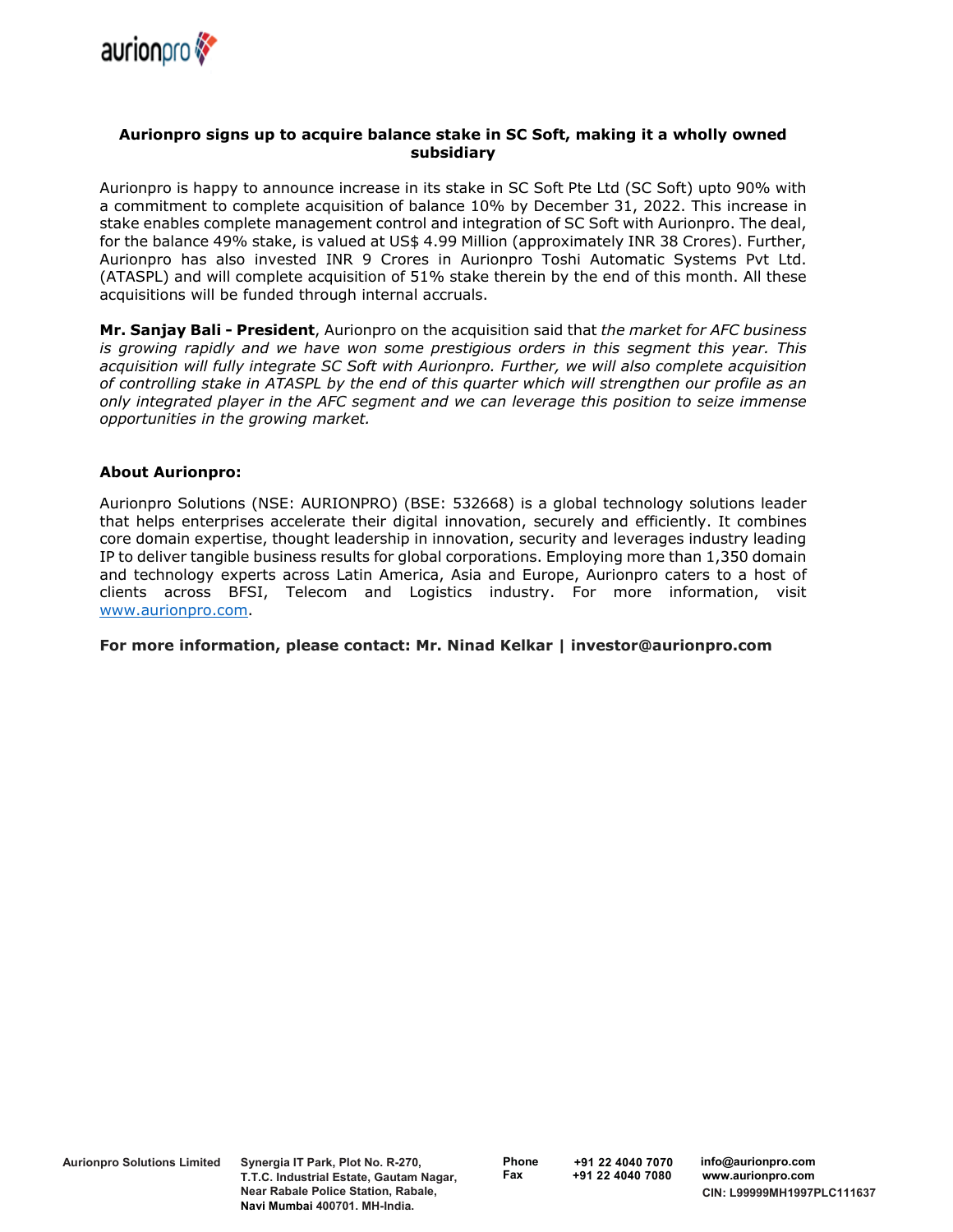

## **Disclosure of events as per Regulation 30 (2) read with Part A of Part A of Schedule III**

| a)            | Name of the target entity, details in<br>brief such as size, turnover etc.                                                                                                                                                                                                                         | SC Soft PTE LTD ("SC Soft") is a Singapore<br>headquartered company incorporated under the laws of<br>Singapore having its Registered Office at 438B Alexandra<br>Road, #01-08, Alexandra Technopark, Singapore -119968                                                                                                                                                                                                                                                                                                                                                           |
|---------------|----------------------------------------------------------------------------------------------------------------------------------------------------------------------------------------------------------------------------------------------------------------------------------------------------|-----------------------------------------------------------------------------------------------------------------------------------------------------------------------------------------------------------------------------------------------------------------------------------------------------------------------------------------------------------------------------------------------------------------------------------------------------------------------------------------------------------------------------------------------------------------------------------|
|               |                                                                                                                                                                                                                                                                                                    | SC Soft was founded in 2009. SC Soft has its offices in<br>Canada and Malaysia and has a team of more than<br>hundred people and has it is own R&D center and with a<br>consolidated turnover of 2166.23 Lakhs as on 31 <sup>st</sup> March<br>2022.                                                                                                                                                                                                                                                                                                                              |
| b)            | Whether the acquisition would fall<br>within related party transaction(s)<br>and whether the promoter/ promoter<br>group/ group companies have any<br>interest in the entity being acquired?<br>If yes, nature of interest and details<br>thereof and whether the same is done<br>at "arms length" | The proposed acquisition does not fall within the related<br>party transactions and none of the promoter/ promoter<br>group/ group companies have any interest in the entity<br>being acquired.                                                                                                                                                                                                                                                                                                                                                                                   |
| $\mathsf{c})$ | Industry to which the entity being<br>acquired belongs                                                                                                                                                                                                                                             | Information Technology (Automated Fare Collection<br>System, based on open loop technology)                                                                                                                                                                                                                                                                                                                                                                                                                                                                                       |
| d)            | Objects and effects of acquisition<br>(including<br>but<br>not<br>limited<br>to,<br>disclosure of reasons for acquisition<br>of target entity, if its business is<br>outside the main line of business of<br>the listed entity)                                                                    | The market for Automated Fare Collection (AFC) business<br>is growing rapidly. SC Soft is looking at rapid expansion<br>of business by winning of prestigious orders in this<br>segment. With this acquisition, SC Soft will fully<br>integrate with Aurionpro and this together with the<br>acquisition of controlling stake in Aurionpro Toshi<br>Automatic Systems Pvt. Ltd by the end of this quarter<br>(June-2022) will strengthen our profile as an only<br>integrated player in the AFC segment.                                                                          |
| e)            | Brief details of any governmental or<br>regulatory approvals required for the<br>acquisition                                                                                                                                                                                                       | No governmental or prior regulatory approvals are<br>required for the acquisition.                                                                                                                                                                                                                                                                                                                                                                                                                                                                                                |
| $f$ )         | Indicative time period for completion<br>of the acquisition                                                                                                                                                                                                                                        | With signing of the agreements, Aurionpro has already<br>increased it's stake up to 90% of Equity share capital of<br>SC Soft and balance 10% stake will be completed in<br>various tranches upto 31 <sup>st</sup> December 2022.                                                                                                                                                                                                                                                                                                                                                 |
| g)            | Nature of consideration - whether<br>cash consideration or share swap and<br>details of the same                                                                                                                                                                                                   | <b>Cash Consideration</b>                                                                                                                                                                                                                                                                                                                                                                                                                                                                                                                                                         |
| h)            | Cost of acquisition or the price at<br>which the shares are acquired                                                                                                                                                                                                                               | USD 4.99 Million (Approx 38 Cr.) towards acquisition of<br>entire 49% stake in SC Soft                                                                                                                                                                                                                                                                                                                                                                                                                                                                                            |
| i)            | Percentage of shareholding / control<br>acquired and / or number of shares<br>acquired                                                                                                                                                                                                             | Aurionpro now holds 90% of Equity share capital of SC<br>Soft representing 31,34,814 shares in SC Soft through<br>it's wholly owned subsidiary Aurionpro Solutions Pte Ltd.<br>Balance 10% stake will be transferred to Aurionpro by<br>31 <sup>st</sup> December, 2022.                                                                                                                                                                                                                                                                                                          |
| j)            | Brief background about the entity<br>acquired in terms of products/line of<br>business<br>acquired,<br>date<br>of<br>incorporation, history of last 3 years<br>turnover, country in which the<br>acquired entity has presence and any<br>other significant information (in brief)                  | SC Soft was founded in 2009 and is head quartered in<br>Singapore. It has the product range on hardware and<br>software for mobility industry based on the open loop<br>technology. It has successfully implemented Automated<br>Fare Collection Systems (AFCS) in the select markets for<br>various mass transport systems across Asia, North<br>America, Maldives etc. SC Soft is having its offices in<br>Canada and Malaysia and has a team of more than<br>hundred people having it is own R&D center. SC Soft has<br>proprietary front end hardware and software components |

**Phone Fax +91 22 4040 7070 +91 22 4040 7080**